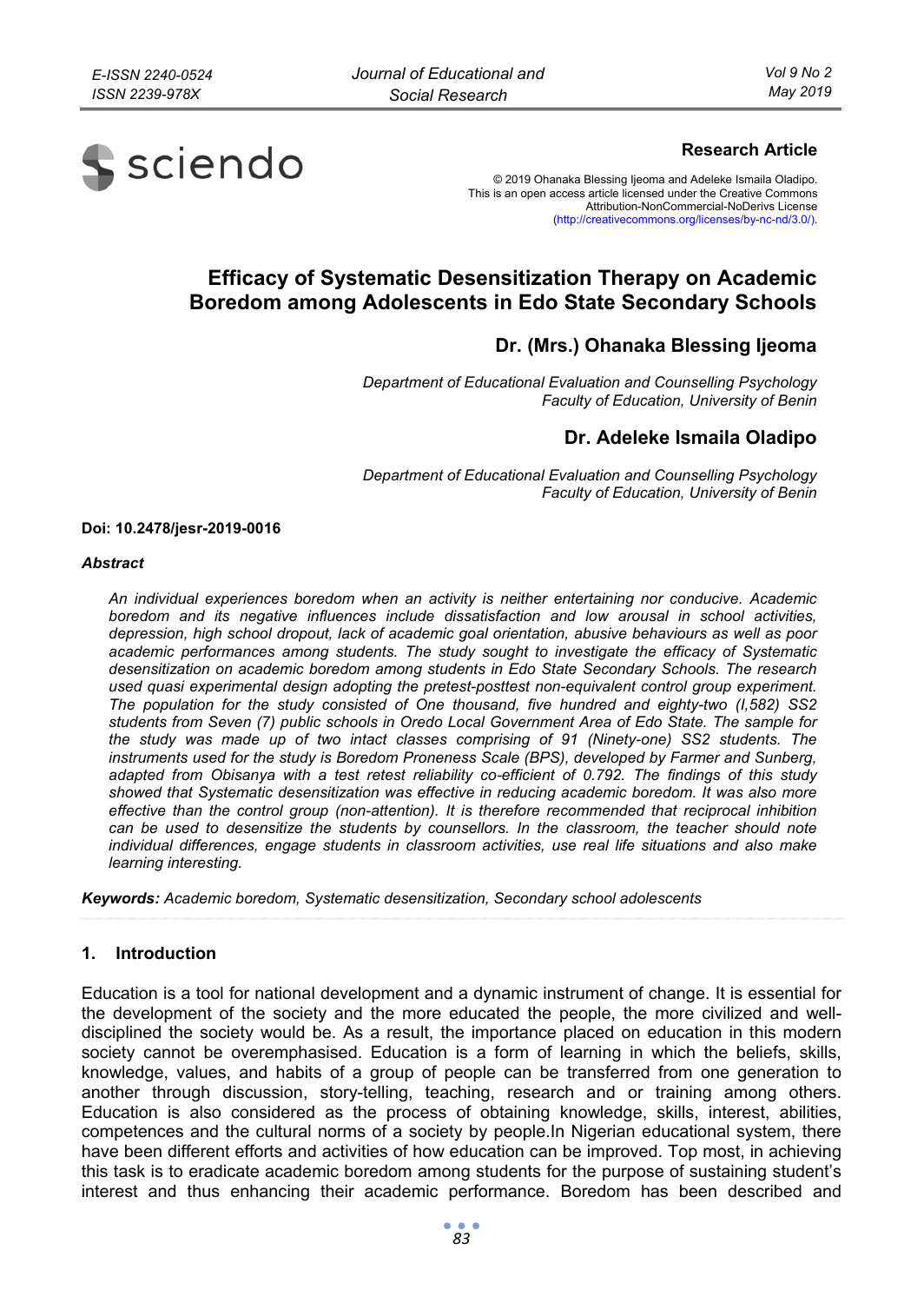| E-ISSN 2240-0524 | Journal of Educational and | <b>Vol 9 No 2</b> |
|------------------|----------------------------|-------------------|
| ISSN 2239-978X   | Social Research            | Mav 2019          |

explained in several ways. Academic boredom as an odd affective state that is characterized by non interest as well as difficulty in understanding the current process. It is concluded that when individual experiences boredom when an activity is neither entertaining nor conducive. It is a level/state of low arousal and dissatisfaction of a student due to inadequacy of external stimulation and the prolonged exposure to the monotonous/same stimulation (Todman, 2013)

Barbalet (1999) marked academic boredom by student's search for excitement in the learning process in order to avoid boredom while engaging in classroom activities. The numerous negative, physical and psychological consequences on academic boredom includes dissatisfaction and low arousal in school activities, depression, loneliness, lack of academic goal orientation, abusive behaviours as well as poor academic performance among students. In addition, Pekrun, Reinhard, Hall, Nathan, Goetz, Thomas, Perry, Raymond (2014) suggested that students' academic boredom is a result of perceiving academic activities as uninteresting and meaningless. Beggs (2007) found that academic boredom has numerous negative, physical and psychological consequences among students. Again, academic boredom has also been connected with a host of negative behaviours such as drug abuse among students, dissatisfaction and low arousal in school activities, depression, loneliness, lack of academic goal orientation, abusive behaviours as well poor academic performance among students. Studies from Pekrun (2006) and Obisanya (2014) showed the negative influence of academic boredom on academic performance of secondary school students. Statistics evidence from general examinations like West Africa Examination Council (WAEC) and National Examination Council (NECO) showed that between 2007 and 2013, an average of 30% of the students who enrolled were able to attain five credits including Mathematics and English.

Academic boredom could also lead students to disengage academically, display disruptive behaviour, cut-classes and dropout of school. Researchers like Todman (2013) also concluded that boredom causes increased aggression, anger sensation seeking and risk taking. According to Kanevsky and Keighlley (2003) in their educational sciences research, academic boredom is majorly caused by external situational attributes.

The behaviour modification strategies that was used in this study to reduce academic boredom is Systematic desensitization (SD), also recognized as relaxation therapy is a type of behaviour therapy used to efficiently overcome fears, boredom and anxiety conditions. This process presumes on the ground that two contradictory feelings of equal intensity cannot stand side by side at the same time. The goal of this therapy is to get the feelings of relaxation to dominate over the feeling of boredom or anxiety in an individuals' life. It is a kind of counter breaking in process where already recognised practise is destabilised or removed by learning something different.

#### *1.1 Method of Treatment*

According to Egbochuku and Obodo (2006), the counselling therapy requires thorough competence from the counsellor and accuracy in the timing of reinforcement if the desired effects are to be achieved. The following methods can also be used:

- 1. Training in deep muscle relaxation.
	- Makinde (2000), discussing deep muscle relaxation in his study outlined some few important exercises for relaxation technique. These are:
	- a. Breath in and out deeply and maintain steady breathing rhythm
	- b. Sit upright like a king, no sideways slouch and no cross-legged perch
	- c. Relax the face, clench the teeth at the same time
	- d. While standing raise both arms, drop them simultaneously by your side
	- e. At home, lie flat with your back on the floor and look straight above
	- f. Relax all muscles of the body at the same time using like "relax", "cool" and taking three deep breaths.

The following steps were also outlined by Makinde (2000) which has been modified by the researcher was also used in the desensitization training in order to reduce academic boredom among adolescents. These are as follows;

- a. Teach children to always smile and see benefits in all academic activities
- b. Teach them to like everybody around them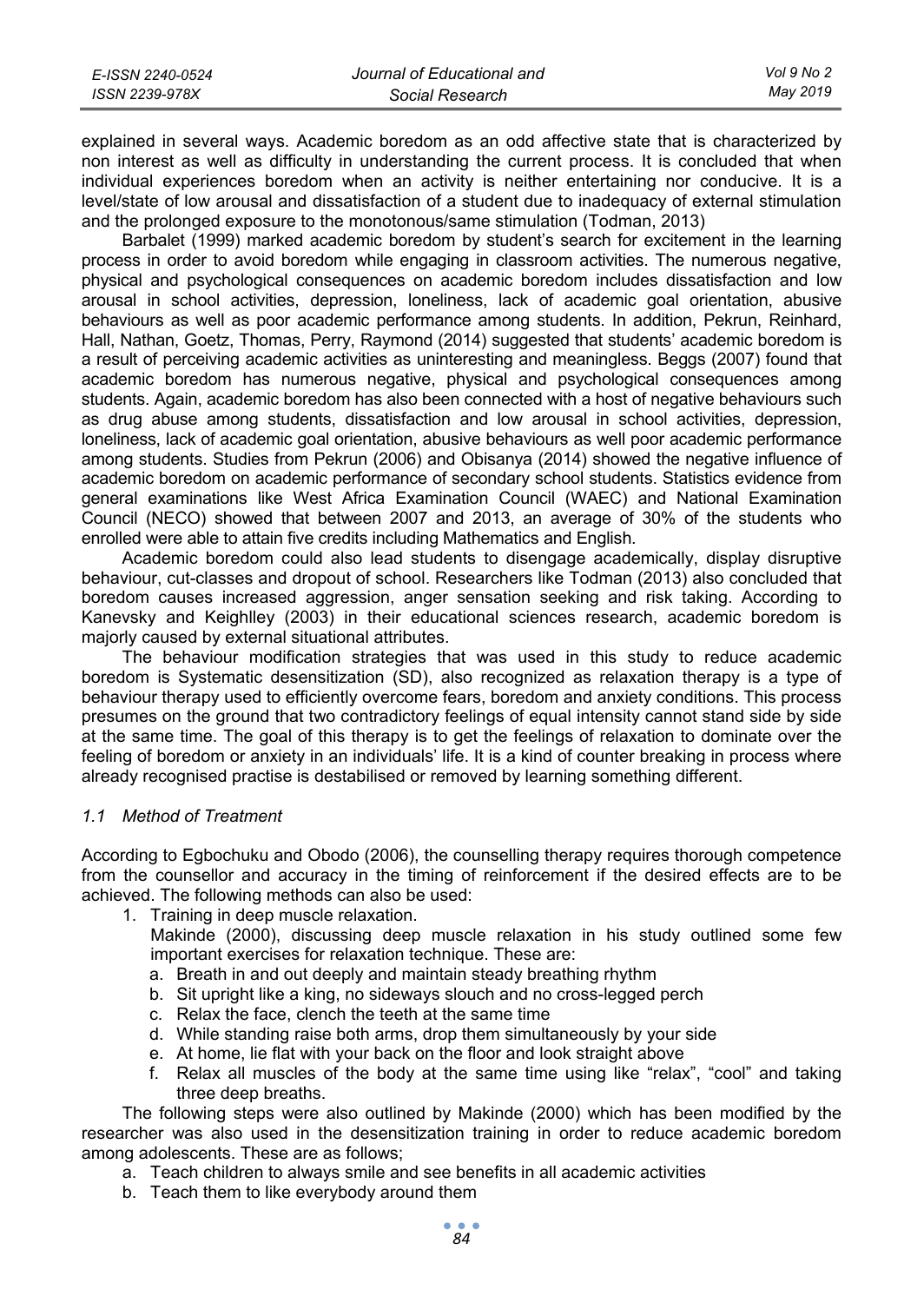- c. Teach them to always ask questions or contribute to learning activities
- d. Teach them to be desensitized in peculiar academic situations
- e. Develop in them a good sense of humour
- f. If the fear is in coming to school, the parents can encourage interest in schooling through the use of incentives like snacks and buying of favourite gifts, e.g packs of sweets.
- g. If the fear is in specific learning subjects, reciprocal inhibition can be used to desensitize the students. In the classroom, the teacher should note individual differences, engage students in classroom activities, use real life situations and also make learning interesting. In addition, utilizing learning aids teach from simple to complex and use positive and negative reinforcement judiciously. Teachers must be competent and make their lesson interesting.

According to Wolpe, relaxation method is a major part of his systematic desensitization technique. Relaxation method is effective in complete or partial behavioural treatment approach to problems such as headaches, insomnia and general feelings of tension. In achieving this, the counsellor's office must be conducive for relaxation

- a. No disruptive noise
- b. Interior decoration that is restful
- c. Lighting which may be dimmed
- d. Clients taught to relax in recline chairs, on mattresses or at the very least, in comfortable upright chairs with headrests.
- e. Requires time and effort to learn relaxation.

The question therefore is, could this behavioural strategy be used to reduce academic boredom experiences?

#### *1.2 Rationale for the Study*

Academic boredom has been seen as an unpleasant, transient, affective state in students that is characterised by lack of interest as well as difficulty in concentrating on the current activity in the environment (Fisher, 1993). Studies have shown that students in secondary schools exhibit high level of academic boredom with its numerous negative, physical and psychological consequences on students. They include dissatisfaction and low arousal in school activities, depression and loneliness, lack of academic goal orientation, as well as poor performance, among others (Obisanya, 2014; Todman, 2013 and Beggs 2007). Could behaviour modification strategy be used to reduce this negative experience? This study adopted systematic desensitization in the reduction of academic boredom. This therapy has been effectively used to overcome fear and other anxiety disorders. Could this therapy be effective in the reduction of academic boredom among adolescents in secondary schools?

#### *1.3 Research Question*

1. Is there any difference in the efficacy of the Systematic Desensitisation Therapy and the control group in the reduction of academic boredom among adolescents in selected secondary schools?

#### *1.4 Hypothesis*

Ho<sub>1</sub>. There is no significant difference in the efficacy of Systematic Desensitisation therapy and control group in the reduction of academic boredom among adolescents in selected secondary schools.

#### *1.5 Objective of the Study*

The objective of this study was to determine the efficacy of systematic desensitization in the reduction of academic boredom among adolescents in secondary schools in Edo State.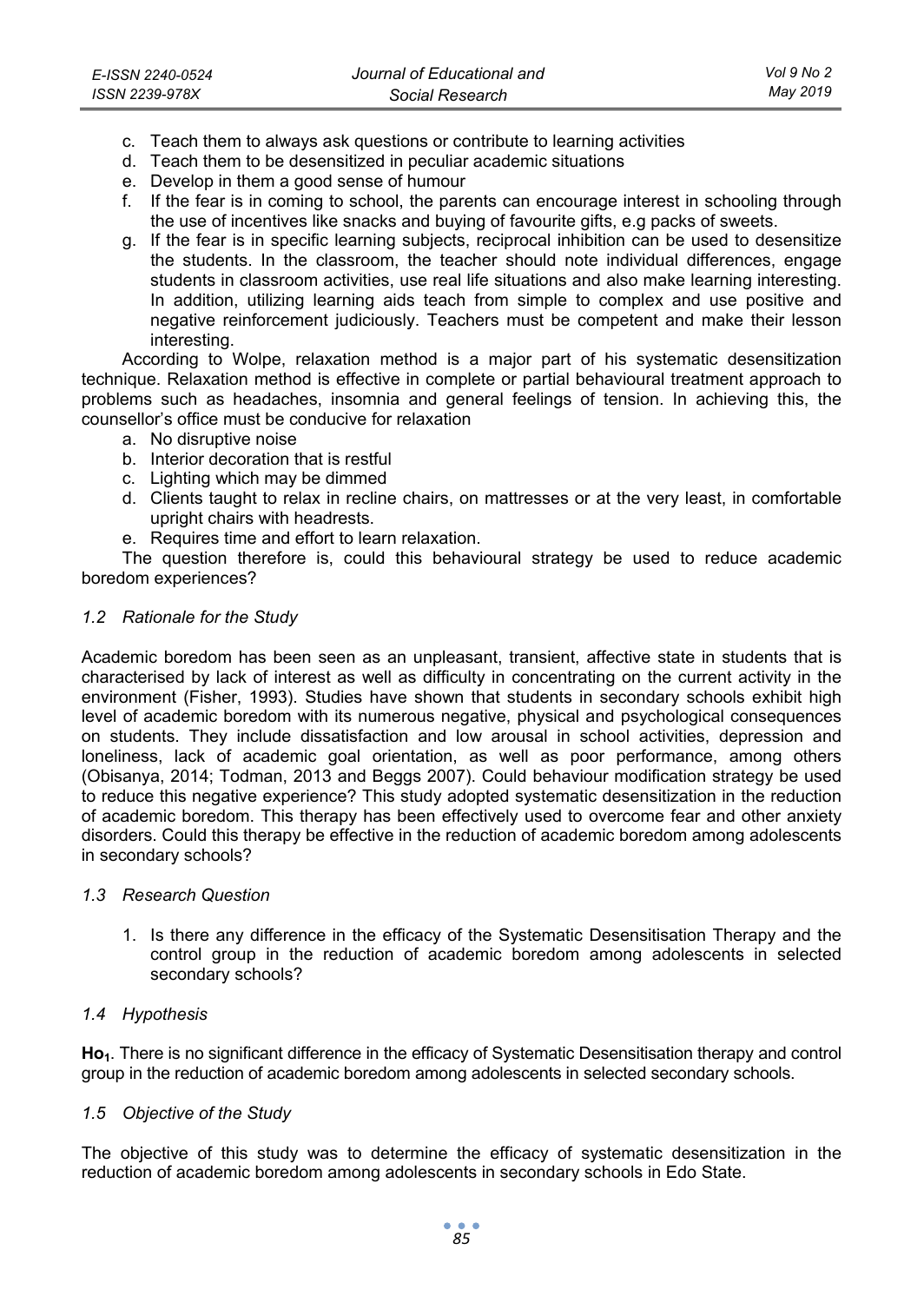### **2. Treatment Procedure**

A treatment manual containing the treatments and procedure was developed by the researchers.

This study further adopted the following steps below;

- i. Training of the school counsellors on Systematic Desensitization The school counsellors for the experimental group were trained on the necessary steps they followed in Systematic Desensitization. In achieving this purpose, the researchers exposed them to the manual Systematic Desensitization.
- ii. Pre-Treatment Assessment (pre-test) The pre-test session took place on the first day and first week of the research. The purpose of this session was to pre-test the students.
- iii. Treatment Programmes

There were two treatment programmes;

A. Systematic Desensitisation

B. Control Group

The students for Systematic Desensitization treatment group met for treatment twice a week (a free period on every Thursday and Friday afternoons) for six weeks and each contact lasting for forty minutes respectively. The control group is the non-attention control group.

iv. Post-Treatment Programme (post-test)

Finally, after the students have been exposed to the various treatments, they were posttested and their results compared with that of the pre-test.

#### **3. Methodology**

#### *3.1 Design of the Study*

The study adopted the pre-test- post- test non-equivalent quasi experimental design. The study consisted of two independent variables, that is, counselling therapies (Systematic Desensitization Therapy and the Control Group), the dependent variable was academic boredom.

In this study, the groups were randomly assigned to treatment and control conditions as depicted below.

| <b>Design over Variables</b>                                  |                                    |  |
|---------------------------------------------------------------|------------------------------------|--|
| <b>Groups</b>                                                 | Design                             |  |
| <b>Experimental Group</b>                                     | -------X <sub>1</sub> ------<br>O. |  |
| <b>Control Group</b>                                          | -X -<br>0.                         |  |
| Key:                                                          |                                    |  |
| $01$ pre-test                                                 |                                    |  |
| $02$ post-test                                                |                                    |  |
| X <sub>1</sub> is used for Systematic Desensitisation Therapy |                                    |  |
| $X2$ is used for Control Group                                |                                    |  |

### *3.2 Population of the Study*

The population for this study consists One thousand, five hundred and Eighty-two (1,582) senior secondary students of SS 2 including both males and females in the seven public co-educational senior secondary school in Oredo Local Government Area, Edo State, Nigeria. For this study, only the co-educational schools were used.

#### *3.3 Sample and Sampling Procedure*

The sample for this study consists of intact classes of 91 (Ninety-one) SS2 students drawn from the co-educational secondary schools used in Oredo Local Government. Two intact classes from the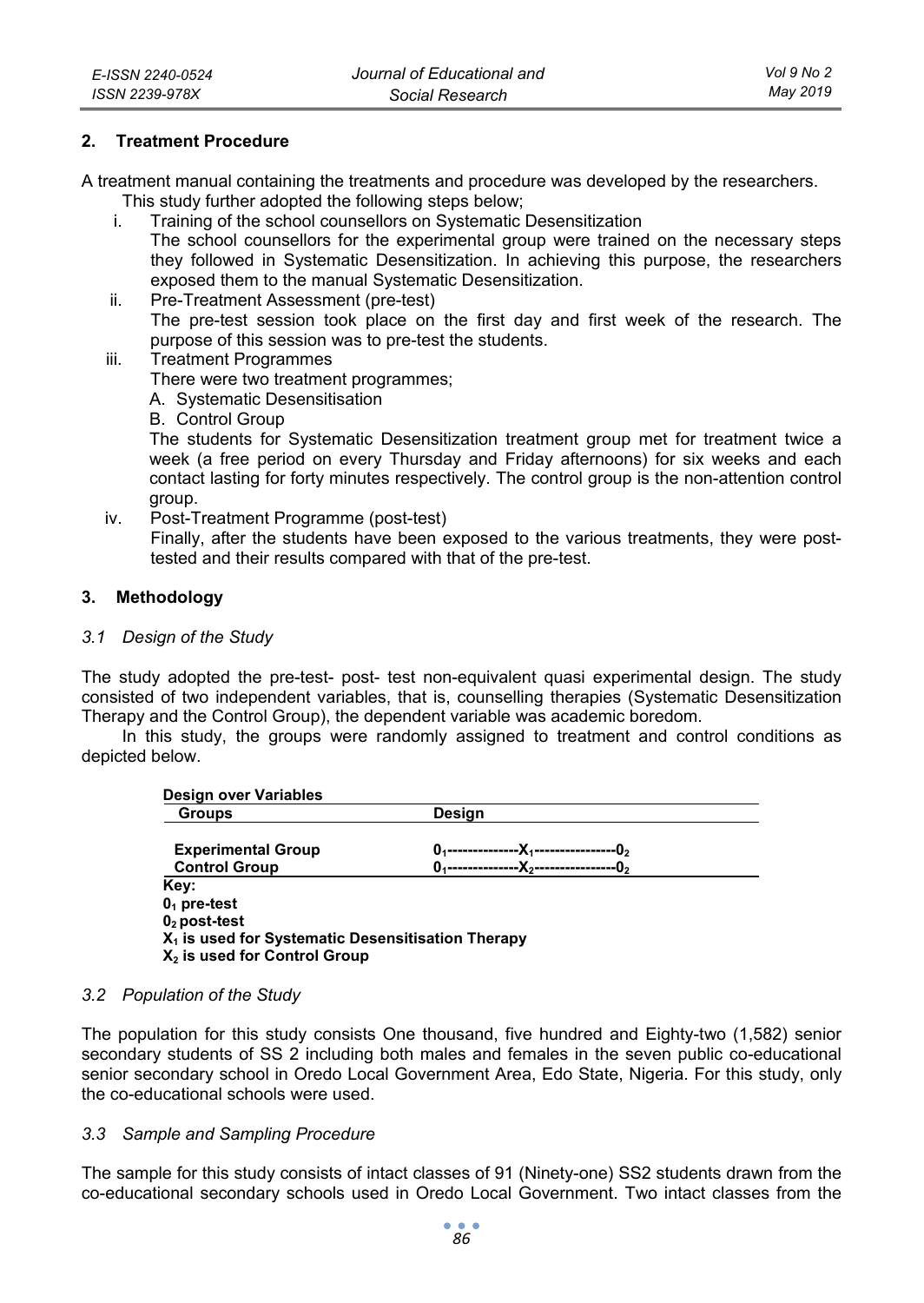| E-ISSN 2240-0524 | Journal of Educational and | Vol 9 No 2 |
|------------------|----------------------------|------------|
| ISSN 2239-978X   | Social Research            | May 2019   |

co-educational secondary schools were used in Oredo Local Government. The schools were selected using the simple random sampling technique through balloting with replacement. From these two schools selected, school A was randomly assigned as experimental group while school B was the control group. School A was exposed to Systematic Desensitization while School B was the control which is Non attention group.

#### *3.4 Instrument of the Study*

The instrument used in this study was a questionnaire that was adapted. It's the Boredom Proneness Scale (BPS), developed by Farmer and Sunberg, adapted from Obisanya with test retest reliability co-efficient 0.792

The Descriptive and Inferential statistics were used to analyse the data collected and the null hypothesis tested at 0.05 level of significance.

#### **4. Results**

Before the treatment, the intact class used for the two groups were given a pre-test on academic boredom. The pre-test data were analysed using One-way ANOVA. Therefore, because the result was found significant, ANCOVA was then used at post-test using the pre-test scores as covariates.

**Hypothesis one:** There is no significant difference in the efficacy of Systematic Desensitisation Therapy and Control Group as regards reduction of academic boredom among adolescents in selected secondary schools.

**Table 1:** Descriptive Statistics of Systematic Desensitisation and the Control Group on Academic Boredom Reduction at Pre-test

| <b>Pre-test Academic Boredom</b>  | N  | Mean    | <b>Std. Deviation</b> |
|-----------------------------------|----|---------|-----------------------|
| <b>Systematic Desensitization</b> | 38 | 49.3158 | 5.31751               |
| <b>Control Group</b>              | 61 | 56.9344 | 4.92568               |
| Total                             | 91 | 54.4676 | 7.40867               |

Table 1 shows the mean and standard deviation for the group under pre-test. The group with their respective numbers of respondent means and Standard Deviations are Systematic Desensitisation  $(n = 38, \text{ mean} = 55.600, \text{ Standard Deviation} = 9.66)$ . Control group  $(n=61, \text{ mean}=56.93, \text{ Standard})$ Deviation=4.93).The results of the mean scores and Standard Deviation showed there are differences among the groups at the pre-test level.

**Table 2:** One-Way ANOVA of Systematic Desensitisation and the Control Group on Academic Boredom Reduction at Pre-test

| <b>Groups</b>  | <b>Sum of Squares</b> | Df | <b>Mean Square</b> |        | Sig. |
|----------------|-----------------------|----|--------------------|--------|------|
| <b>Between</b> | 1431.056              |    | 715.53             |        |      |
| Within         | 6143.484              | 89 | 45.17              | 15.840 | .000 |
| Total          | 7574.604              | 91 |                    |        |      |

Table 2 shows a One Way Analysis of variance with an F- ratio of 15.840 with a df= (2,91). Testing at an alpha level of .05, the p value .000 is lesser than p value 0.5, so there is a significant difference between the groups at pre-test. It therefore, means, that at the level of the groups at pretest, they were not the same. Therefore, because the pretest of academic boredom reduction was found to be significant, it was used as a Covariate on academic boredom reduction at posttest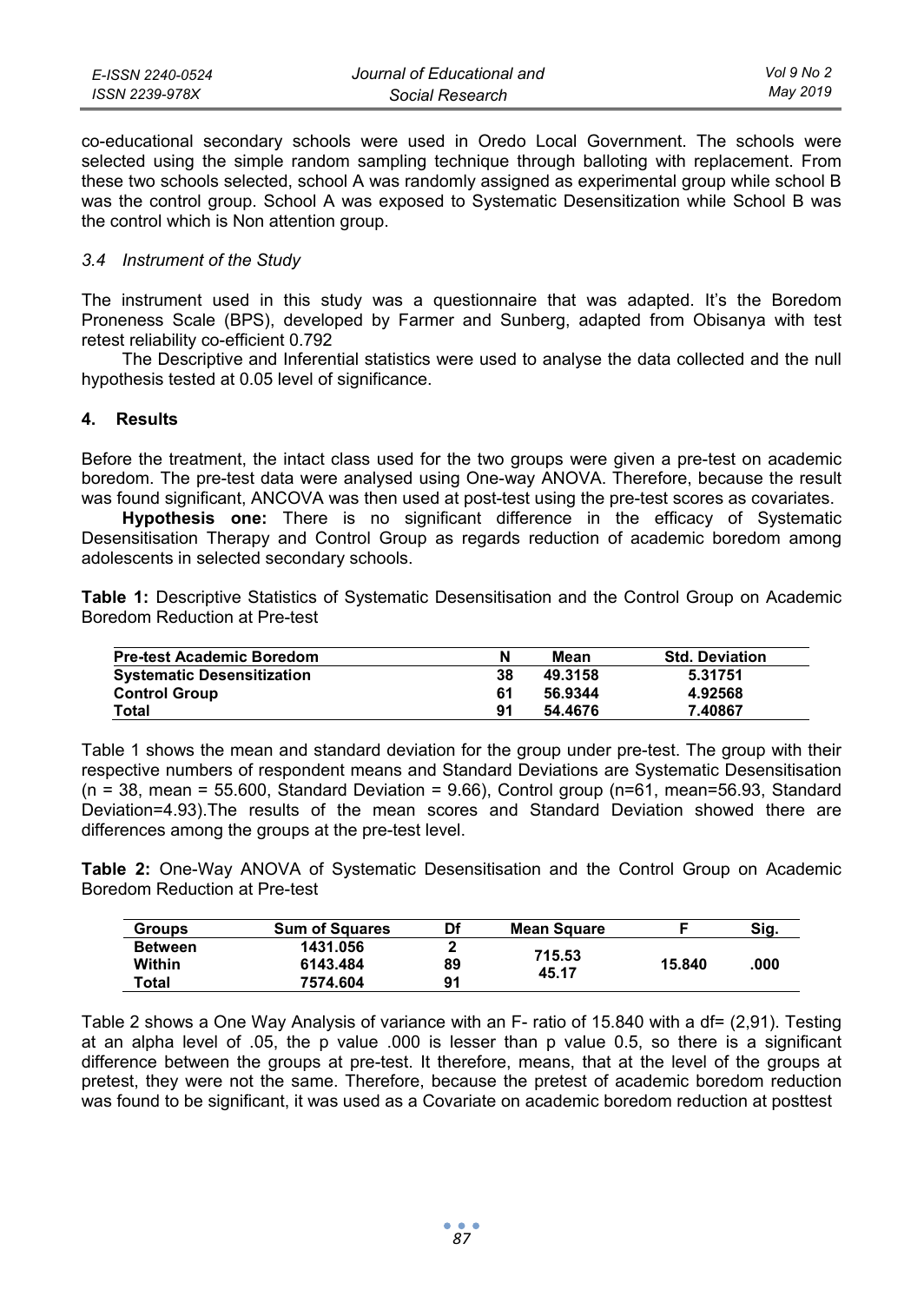| E-ISSN 2240-0524 | Journal of Educational and | Vol 9 No 2 |
|------------------|----------------------------|------------|
| ISSN 2239-978X   | Social Research            | May 2019   |

**Table 3:** One-Way Analysis of Covariance on post-test Systematic Desensitisation and Control treatment conditions with pre-test Boredom as Covariate on Academic Boredom reduction

| <b>Source</b>           | <b>Type III Sum of Squares</b>                | df | <b>Mean Square</b> |         | Sig. |
|-------------------------|-----------------------------------------------|----|--------------------|---------|------|
| <b>Corrected Model</b>  | 669.822                                       | 6  | 223.274            | 10.200  | .000 |
| Intercept               | 5471.007                                      | 1  | 5471.007           | 249.947 | .000 |
| <b>Pre-test Boredom</b> | .848                                          | 1  | .848               | .039    | .844 |
| Group                   | 537.745                                       | 2  | 268.872            | 12.284  | .000 |
| Error                   | 2954.969                                      | 89 | 21.889             |         |      |
| <b>Total</b>            | 385013.000                                    | 99 |                    |         |      |
| <b>Corrected Total</b>  | 3624.791                                      | 99 |                    |         |      |
|                         | a R Squared"= 185 ("Adjusted R Squared"= 167) |    |                    |         |      |

**a. R Squared"=.185 ("Adjusted R Squared"=.167) Keys: SD= Systematic Desensitisation** 

Table 3 shows a Two-way Analysis of Covariance with an F-ratio of 12.28 with a df= (2,91). Testing at an alpha level of .05, the p value .000 is lesser than 0.05. Therefore, the null hypothesis which says that there is no significant difference in the efficacy of Systematic Desensitisation and Control Group as regards reduction of academic boredom among adolescents in selected secondary schools is rejected. It is concluded that there were differences in the efficacy of the therapy on the various groups.

**Table 4:** Bonferroni Pairwise multiple comparison of Academic Boredom Reduction at Post-test

| (I) group                                               | (J) group                                               | Mean Difference (I-J)                                       | Std. Error Sig.                                  |                                              |
|---------------------------------------------------------|---------------------------------------------------------|-------------------------------------------------------------|--------------------------------------------------|----------------------------------------------|
| <b>Systematic Sensitization</b><br><b>Control Group</b> | <b>Control Group</b><br><b>Systematic Sensitization</b> | 2.739<br>$-2.492$<br>$-2.739$<br>$-5.231$<br>2.492<br>5.231 | 1.124<br>.955<br>1.124<br>1.068<br>.955<br>1.068 | .048<br>.030<br>.048<br>.000<br>.030<br>.000 |

Table 4 shows Systematic Desensitization with a mean difference of 2.74 and significant at 0.048 and the Control Group with a mean difference of -2.49, not significant at 0.30., Systematic Desensitization and the control Group with a mean difference of -5.23, significant at .000. There was a reduction in the academic boredom of the various groups. However, SD (-2.739) were superior to the control groups (2.492).

### **5. Discussion of Results**

The finding of the study indicated that Hypothesis one which stated that there is no significant difference in the efficacy of Systematic Desensitisation and the control as regards academic boredom reduction among adolescent in selected secondary schools in Benin metropolis was rejected. The basis for the rejection was that significant evidence of reduction of academic boredom subsisted within the groups. The counselling method of Systematic Desensitisation Therapy employed in the study showed its efficacy in reducing academic boredom among adolescent in selected secondary schools in Benin metropolis. The students exposed to Systematic Desensitisation Therapy and the control group in this study were used to make the students realize the results of the consequence of academic boredom on their academic performance and personal-social lives. Results from the study showed that participants exposed to the Systematic Desensitisation Therapy and the control had a significant reduction in their academic boredom. Hintze (2000) investigated the effect of Systematic Desensitization and contingency management on truant/school refusal adolescents. He found out that the subjects maintained full-time school maintenance attendance by post-test and at the six month follow up. The results corroborated those of Obodo (2006) and Egbochuku (1998) on the efficacy of Systematic Desensitization in the reduction of high test anxiety and truancy.